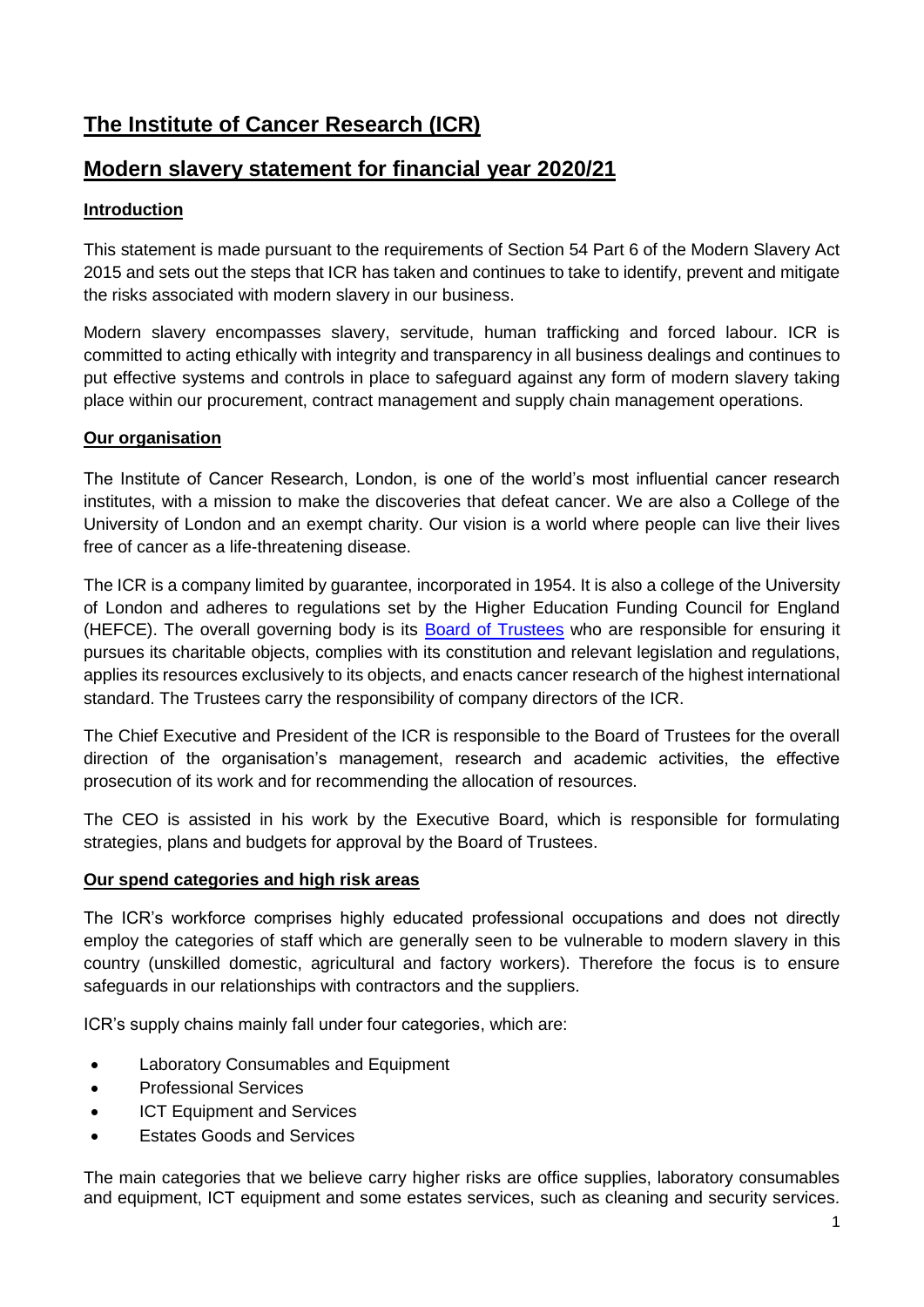ICR continues to work on categorisation and identifying risk involved with its categories. Most of our contracts in these risk areas are sourced through the London Universities Purchasing Consortium (LUPC), and the consortium has focused resources on these areas.

#### **Our due diligence processes and steps taken to mitigate the risk**

The ICR has identified the main categories of goods and services that present higher risk of human rights abuses. We will continue to advance our knowledge and understanding of these risks in collaboration with the LUPC and continue to progressively find and implement strategies to address such risks.

In some cases, such as cleaning, catering and security services, we continue to work in collaboration with our suppliers and consortium to protect workers from human rights abuses. We completed a review of our existing catering and waste management contract and made modern slavery inclusions. Across all our higher-risk spend categories, our intention is to communicate for wider benefit those due diligence processes that we find to be the most successful and continue to apply them across the board. Modern slavery remains a training need and we have continuously trained the procurement element and developing wider awareness strategy across the institute's relevant departments and all staff.

Most of our LUPC suppliers in these higher-risk categories have committed to the [Base Code](https://www.ethicaltrade.org/eti-base-code) of the [Ethical Trading Initiative](http://www.ethicaltrade.org/) (ETI), which ICR fully supports and is founded on the conventions of the International Labour Organisation (ILO) as well as being an internationally recognised code of labour practice, requiring that:

- Employment is freely chosen;
- Freedom of association and the right to collective bargaining are respected;
- Working conditions are safe and hygienic:
- Child labour shall not be used;
- National Living wages are paid;
- Working hours are not excessive;
- No discrimination is practised;
- Regular employment is provided: and
- No harsh or inhumane treatment is allowed.

The ICR is affiliated to [Electronics Watch,](http://email.adi.do/t/r-l-jytrdke-hihrtyehr-y/) the independent monitoring organisation that aims to improve workers' conditions in global electronics supply chains. This affiliation and continuous collaboration with LUPC, fellow members and the wider sector will enhance our focus on responsible procurement and support work to mitigate human rights abuses in supply chains.

#### **Our policies**

ICR is committed to acquiring goods and services ethically without causing any harm to others. As such, we remain committed to the UK Government's [National Action Plan,](https://www.gov.uk/government/uploads/system/uploads/attachment_data/file/522805/Good_Business_Implementing_the_UN_Guiding_Principles_on_Business_and_Human_Rights_updated_May_2016.pdf) updated in May 2016, to implement the UN Guiding Principles on Business and Human Rights.

We also operate a number of internal policies to ensure that we are conducting business in an ethical and transparent manner. These include:

1. Modern slavery – Our modern slavery statement sets out the organisation's stance on modern slavery and our continuous work to develop in this area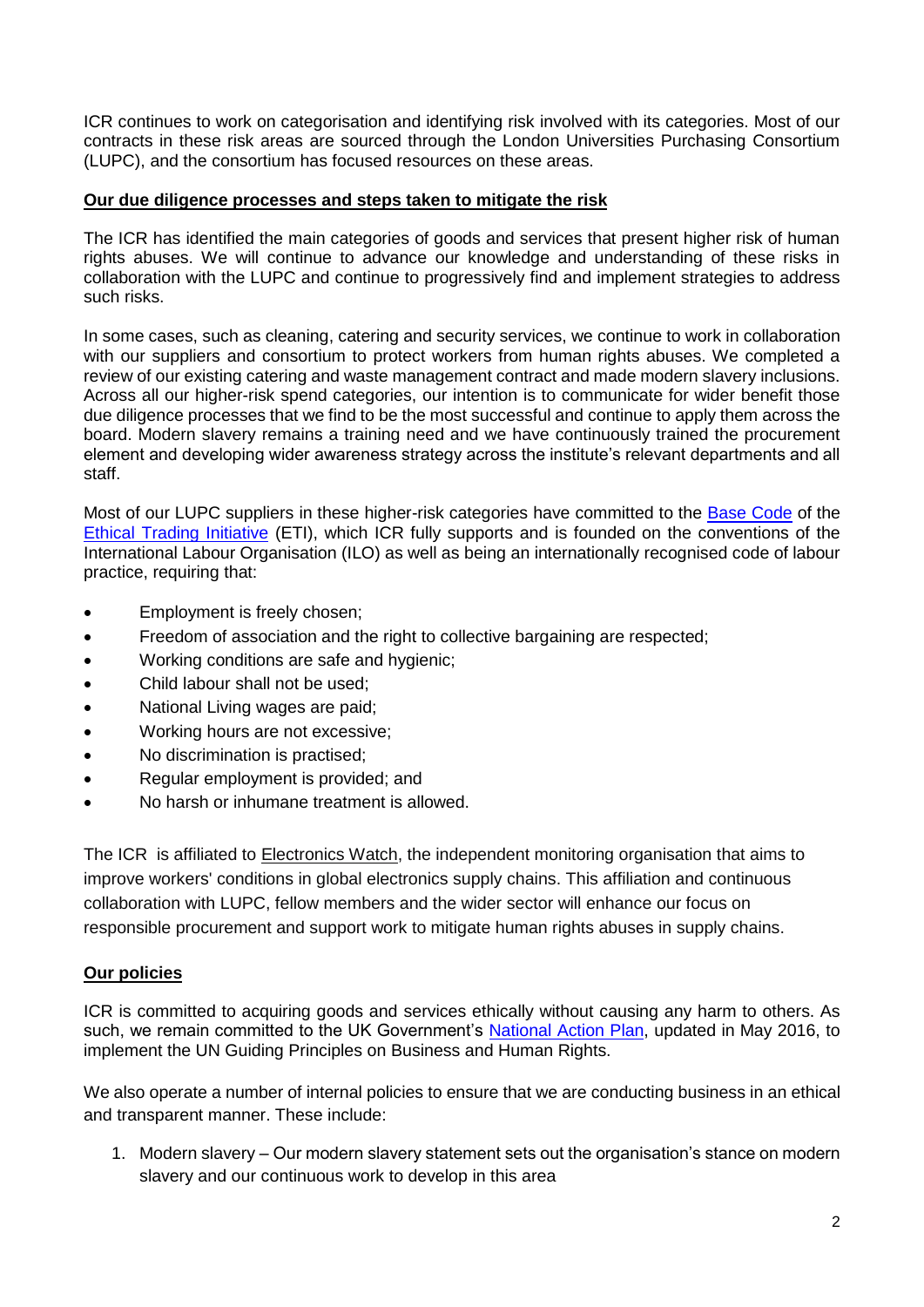- 2. Recruitment policy we operate a robust recruitment policy, including conducting eligibility to work in the UK checks for all employees to safeguard against human trafficking or individuals being forced to work against their will.
- 3. Whistleblowing policy we operate a whistleblowing policy so that all employees know that they can raise concerns about how colleagues are being treated, or practices within our business or supply chain, without fear of reprisals.
- 4. Code of business conduct this code explains the manner in which we behave as an organisation and how we expect our employees and suppliers to act.

As a member of the LUPC, we share common consortium values when it comes to responsible procurement. We conform to the current LUPC [Responsible Procurement Policy](https://www.lupc.ac.uk/sites/default/files/LUPC%20Responsible%20Procurement%20Policy%202020%20-Final%20Approved1.pdf) which is shared by all purchasing consortia that make up Procurement England Limited which is our vehicle for national, developmental collaboration in procurement in English higher education.

We collaborate closely with LUPC and have a representative on the LUPC's Responsible Procurement Advisory Group. We believe that such collaborations will derive faster impact in minimising modern slavery.

## **Our suppliers**

ICR's procurement follows one of two paths:

- 1. A collaborative route, through purchasing consortia; or
- 2. Our in-house tendering and contracting process.

ICR actively engages with the LUPC and the Higher Education Procurement Association (HEPA) to support the inclusion of ethical sustainability, including addressing slavery and human trafficking, in their procurement programmes.

Our in-house tendering and contracting processes include some prequalification clauses which address the National Living Wage, and all our soft service contracts will now include this requirement. Our modern slavery statement is embedded in our tendering process. Suppliers are evaluated for compliance though our standard Selection Questionnaire (SQ). The ICR standard terms and conditions include clauses covering modern slavery and human trafficking.

We are continuously reviewing how we assess the risks and monitor progress with mitigation. We are also exploring how best we can use the global slavery index in our selection process and also looking into ways of engaging our suppliers better.

#### **Training, capacity building and contribution to wider policy development**

We regularly conduct training for our procurement team. All of ICR's procurement professionals took and passed the HEPA sustainability and the supplier due diligence & risk management modules. Our sustainability champion has attended the one-day training course for procurement professionals and other managers in higher education, delivered by the Business, Human Rights and the Environment Research Group (BHRE) for HEPA. During this year, 80% of Facilities Services staff successfully completed an Environmental Sustainability Skills for the Workforce course which covered the modern slavery act. We continue to engage with our HR, Communications team, consortia and external stakeholders in a drive to engage and create more awareness around modern slavery.

ICR continues to have representation on the LUPC Responsible Procurement Advisory Group (RPAG), comprising Education Institutional procurement and sustainability managers and students. Both the [Responsible Procurement Policy](https://www.lupc.ac.uk/sites/default/files/LUPC%20Responsible%20Procurement%20Policy%202020%20-Final%20Approved1.pdf) and [Strategy](https://www.lupc.ac.uk/sites/default/files/LUPC%20Responsible%20Procurement%20Strategy%202020%20FINAL_0.pdf) were updated in 2020. The Policy commits LUPC to joining [Advanced Procurement for Universities and Colleges \(APUC\)](http://apuc-scot.ac.uk/) in using the Sustain